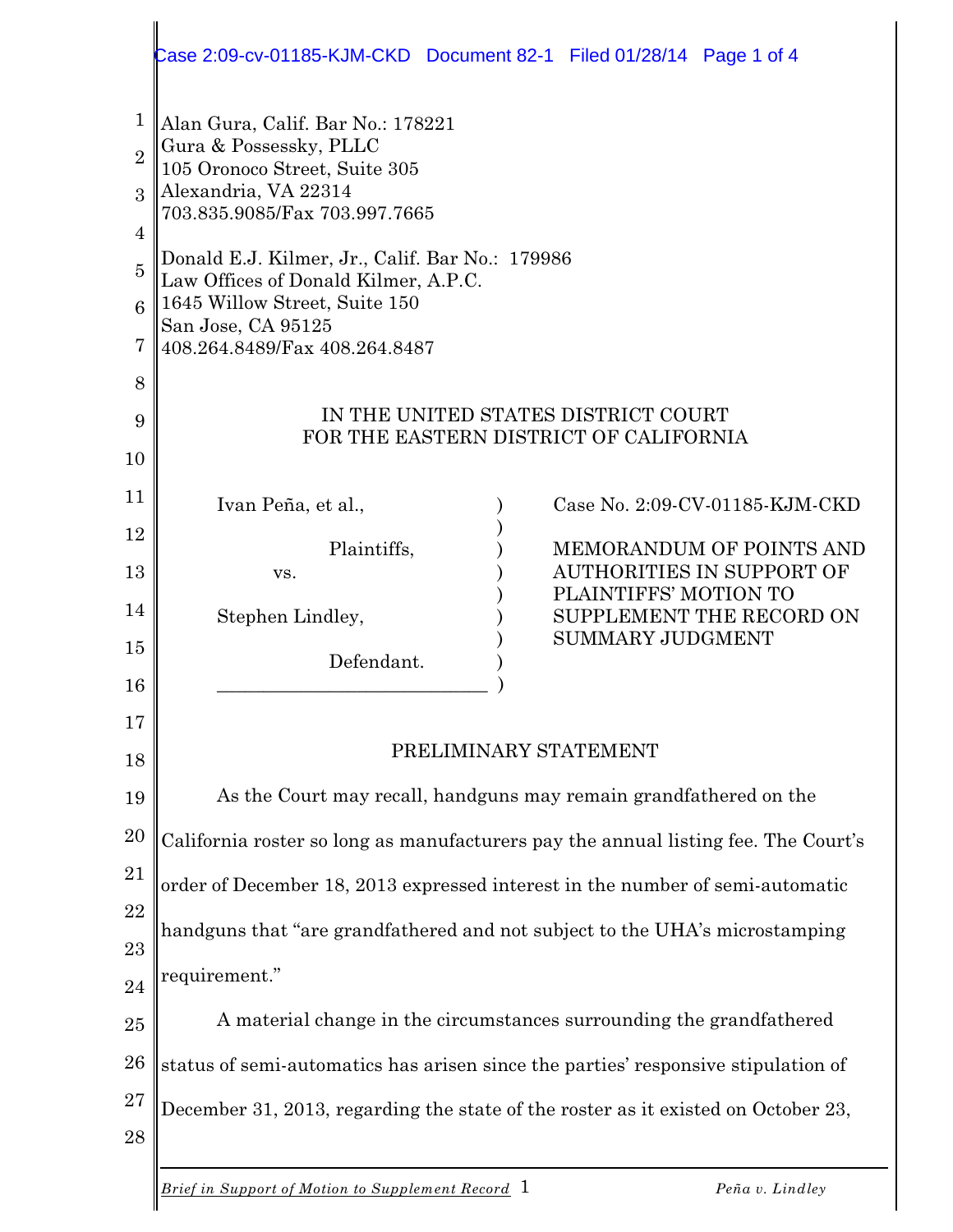## Case 2:09-cv-01185-KJM-CKD Document 82-1 Filed 01/28/14 Page 2 of 4

1 2 3 4 5 6 7 8 2013 (Exhibit A to Defendant's declaration (Dkt. #59)). Semi-automatic handguns made by a variety of manufacturers have began to fall off the roster in large numbers. Defendant publishes the roster at http://certguns.doj.ca.gov/ (last visited January 28, 2014). The Court is respectfully asked to take judicial notice of the roster as it now exists. *Daniels-Hall* v. *Nat'l Educ. Ass'n*, 629 F.3d 992, 998-99 (9th Cir. 2010) (judicial notice of data on government websites). As of this writing, the roster contains 1,146 models, a 10% drop from October 23, 2013.

9 10 11 12 13 14 15 16 17 The roster will continue to shrink significantly. Two of the largest handgun manufacturers, Sturm, Ruger & Co. ("Ruger") and Smith & Wesson, have just announced that they will curtail the continued listing of grandfathered semiautomatic handguns. These manufacturers wish to continue improving and modifying their rostered handgun designs, but cannot submit newly-modified handgun models for testing absent the microstamping features which they assert are infeasible.

18 19 20 21 22 23 24 25 26 27 28 Ruger and Smith & Wesson have announced that they cannot commit to the continued production of roster-compliant grandfathered models as they seek to serve markets outside California. Thus, the number of semi-automatic handgun models available for sale to California consumers will continue its steep decline. It appears that absent relief from the microstamping requirement, semi-automatic handguns will all but disappear from the California consumer market in due course. These material facts developed after the parties completed summary judgment briefing and were therefore unavailable when the matter was submitted. Accordingly, Plaintiffs seek to supplement the summary judgment record with the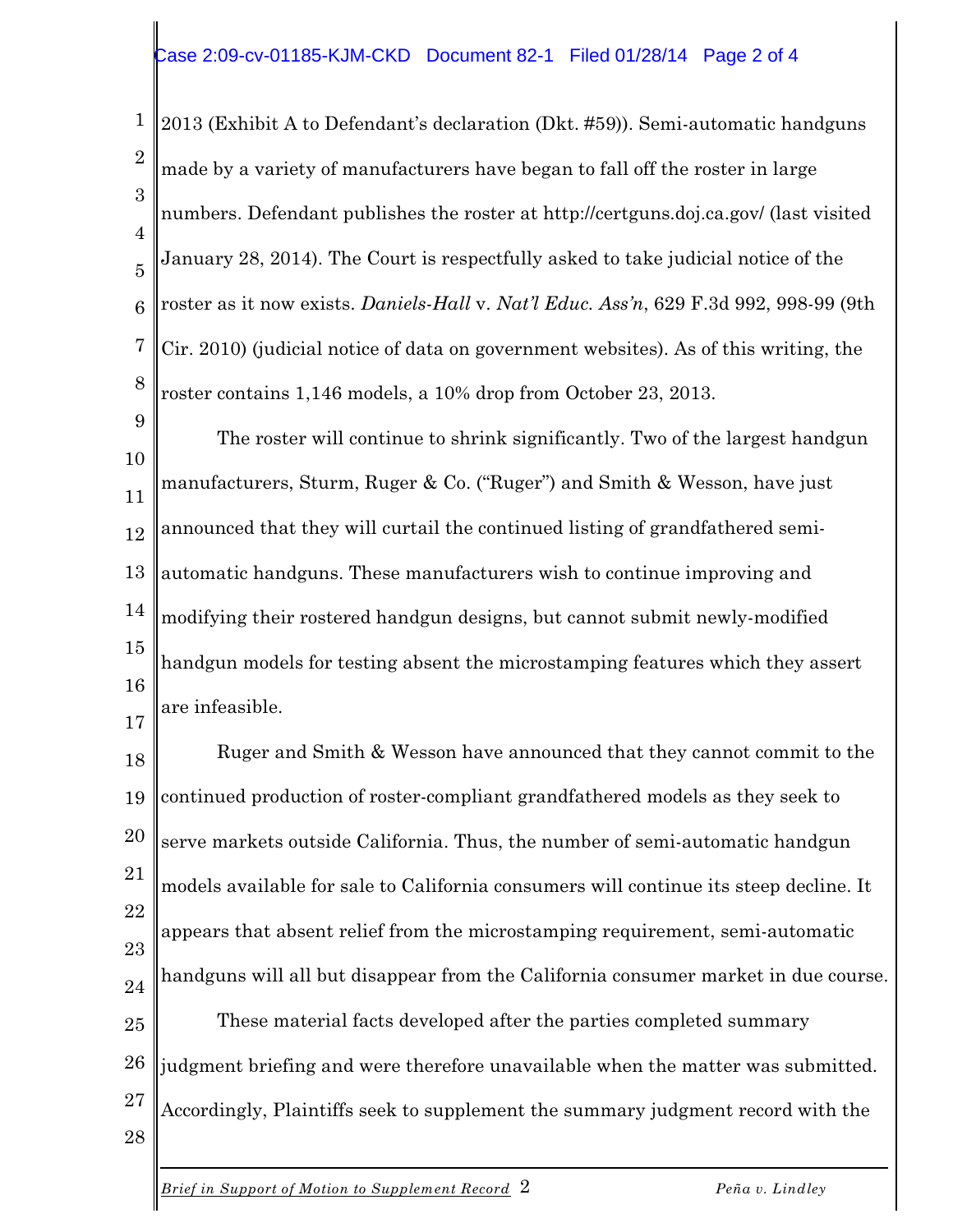## Case 2:09-cv-01185-KJM-CKD Document 82-1 Filed 01/28/14 Page 3 of 4

4

23

1 2 3 attached declarations of Michael Fifer, Chief Executive Officer of Sturm, Ruger & Co.; and James Debney, President and Chief Executive Officer of Smith & Wesson, setting forth their newly-developed circumstances.

5 6 7 8 9 10 11 12 13 14 15 16 17 18 19 20 21 22 Critically, Mr. Fifer declares that "the microstamping requirement is now forcing Ruger to cease semi-automatic handgun sales in California as its handguns are forced off the roster." Fifer Decl., ¶ 7. The last of Ruger's thirty rostered semiautomatic handgun models will expire from the roster on September 15, 2014, "and no Ruger semi-automatic handguns can or will be added to the roster unless the microstamping requirement is rescinded." *Id.* Mr. Debney declares that "Smith & Wesson is losing its ability to sell many of its semi-automatic handguns in California, as its handguns are forced off the roster." Debney Decl., ¶ 7. Aside from the M&P® Shield<sup>™</sup>, which, like the company's SDVE<sup>™</sup> pistols, was submitted for roster testing just prior to the microstamping requirement taking effect, *id.* ¶ 8, all of Smith & Wesson's popular M&P® pistols will fall from the roster by this coming August, most by the end of this month. *Id.* ¶ 7. Mr. Debney adds that "over time [it] may be unrealistic" to expect any Smith & Wesson semi-automatic handgun models to remain available for sale in California under the current microstamping regime. *Id.* ¶ 8.

## ARGUMENT

24 25 26 27 28 Parties and counsel have an on-going duty to apprise the Court of material developments that may impact the outcome of a case under submission. Moreover, while the rules do not specifically authorize a motion to supplement the summary judgment record, parties may file a motion for reconsideration based on new facts